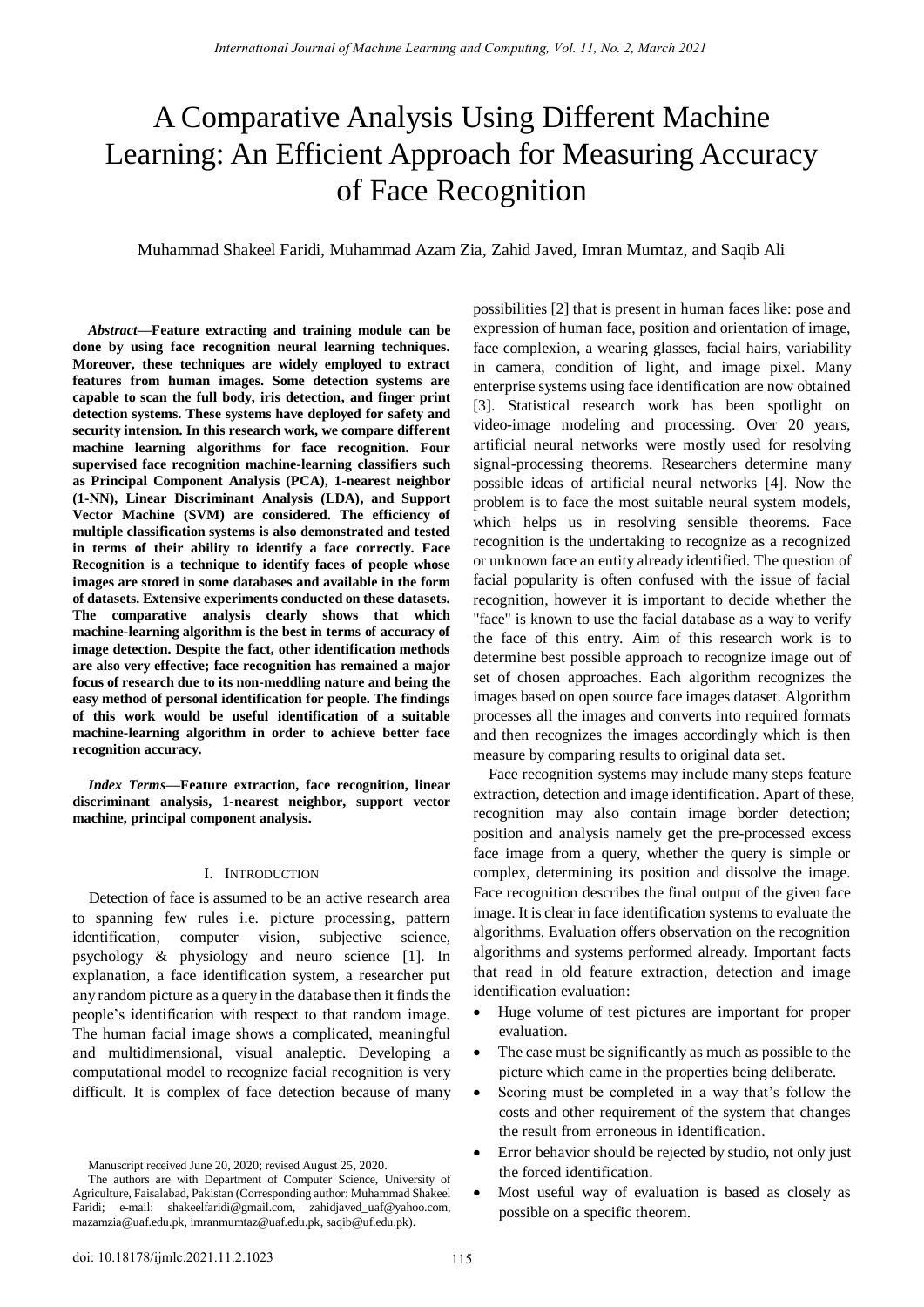The objective of this work is to achieve better accuracy by comparing the performance of LDA, 1-NN, PCA and SVM) machine learning algorithms for face recognition. The findings of this work would be useful for identification of a suitable machine-learning algorithm to achieve the better accuracy of face recognition. This paper includes the following sections: Section I, and Section II comprise a discussion of related work in terms of previous work related to face identification and detection. Section III related to proposed work. A popular reputation algorithm are studied in Section IV related to face recognition techniques, which are used in our proposed work. Section V related to result and analysis on face recognition algorithm during research work. This is followed by conclusion in Section VI and list of references present at the end of this work.

#### II. LITERATURE OVERVIEW

In the past, the researchers have developed several algorithms and strategies for facial recognition. These are discussed in the section below:

# *A. Independent Component Analysis Based on Face Recognition*

Many current face popularity algorithms use face representation, which is determined by unsigned non-surveyed statistical strategies. These techniques typically find a hard and fast base pics and constitute of faces based on combination of linear snap shots [5]. Analysis of the main issue (PCA) is a well-known example of such techniques. PCA's foundation pictures are most dependent on pairwise relationships within the picture database of pixels. Together with face credibility, in an undertaking where critical records can be stored in high order pixel relationships, it is advisable to expect appropriate foundation images to be judged by techniques that are sensitive to these excessive order statistics. One such approach is the independent aspect assessment (ICA), a generalization of PCA [5].

## *B. Eigenspaces*

An Eigenspace, based primarily on facial recognition, is certainly one of the most successful methods for computational identification of faces in digital pixels [6].

Starting with the Eigen face Algorithm, different Eigen space-based totally, techniques for the recognition of faces have been proposed. This research work intends to provide an independent comparative have a take a look at amongst a number of the primary Eigen space-based definitely procedures. We consider that carrying out unbiased studies is relevant, because of the fact comparisons are commonly accomplished the usage of the operations of the research groups which have projected each method, which does no longer take into account equal operating situations for the algorithms. Very regularly, a completion among the capabilities of the studies corporations in preference to an evaluation among methods is achieve.

#### *C. Elastic Bunch Graph Matching (EBGM)*

EBGM is a popular proposed approach of face recognition.

In this painting, we support a wide range of flexible group graph matching and its existing variations in landmark model matching.

This work used information from FREET database in order to evaluate experiments and aforementioned strategies. We observe particle swarm optimization to beautify and show utility of facial graphs within flexible group graph matching techniques. The matching of the landmark model is mainly based on the Gabor wavelets, which feature excavation to find the landmarks [7]. We show that improvement can be achieved by combining the gray surface pro lace. In addition, we leverage the well-known costs of hybridizing Gabor Violet's hybridizing resources with Egan Facial functions through principal components analysis, which can provide the complete information related to the appearance of face [4], [7].

# *D. Face Recognition Approaches*

There are two important techniques for facial credibility problems: photometric (a full view of a face) and geometric (a feature-based). As the researcher's passion for facial recognition persists. Many excellent algorithms have been developed for face recognition. These identification techniques are divided into two basic methods:

#### *1) Geometric*

It is based entirely on the geometric court between facial features, or we can say dimensional arrangements about facial features. In this way, predictions of face, including eyes, mouth and nostrils, are placed first, the face is labeled with geographical distances and angles whose characteristics are described in Fig. 1.



Fig. 2. Photometric stereo image [10].

# *2) Photometric Stereo*

First-rate lighting fixtures are used to improve the appearance of a product from some of the pictures taken under the conditions as clearly indicated in Fig. 2. The shape of the recovered item is illustrated with the help of a gradient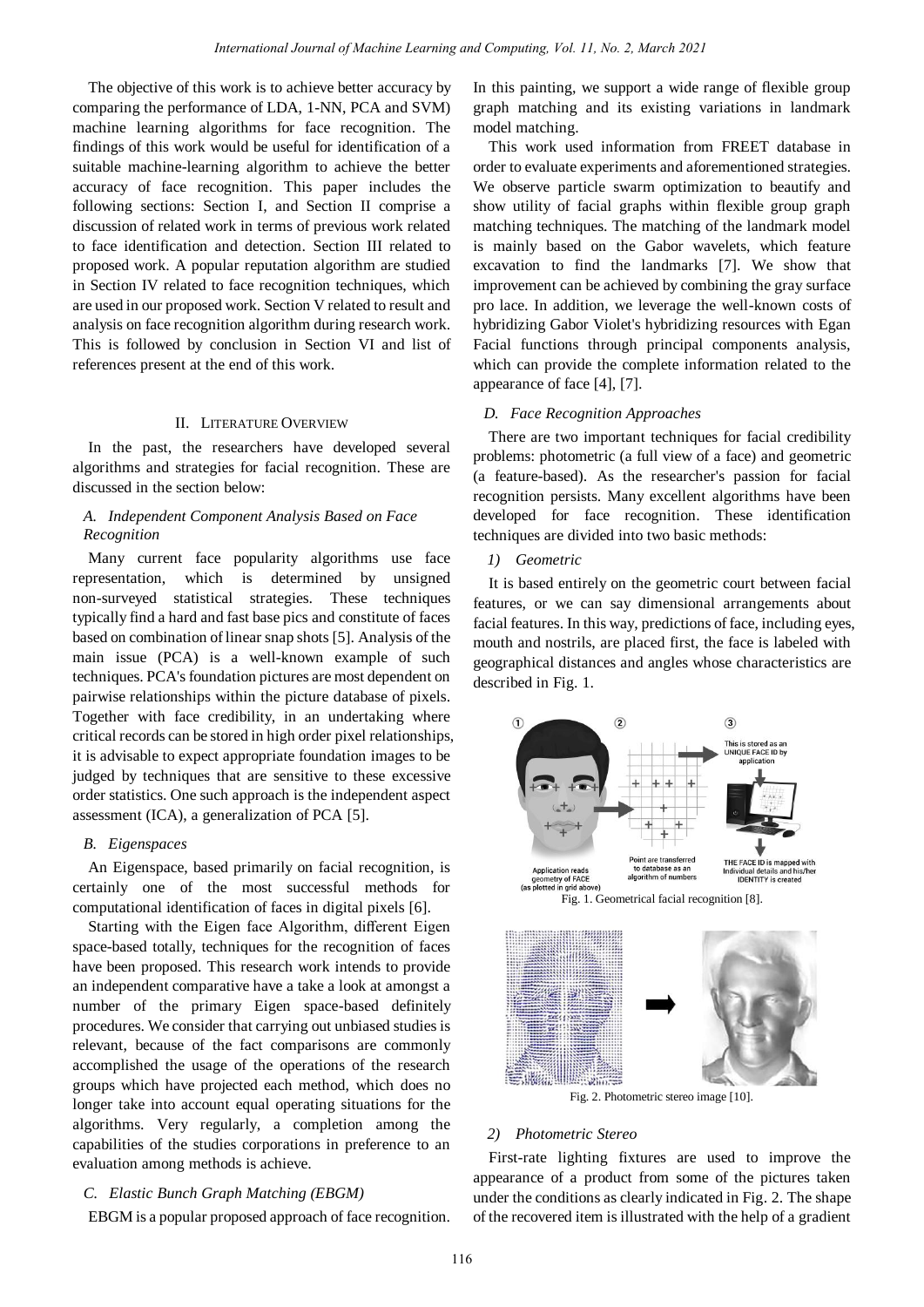map, made up of the usual rows of earth [9].

# III. PROPOSED WORK

We used open set data set of Olivetti Research Laboratory, UK. Dataset contains 40 folders having 10 different images. For some articles, photos were captured of variant times, the light was slightly different, facial expressions (open eyes, closed eyes, smiles) and facial in details (glasses and without glasses) were all against the dark. Photos has been taken similar backgrounds and articles are in the right, front position [11]. We used these images to find the accuracy by coding four machine learning algorithm (PCA, LDA, 1-NN, SVM) in python language. By using these algorithms, we extracted features from training sets and trained the classifiers. After that, we extracted features from testing sets and find the accuracy in percentage by using 5-fold cross validation on these four algorithms.

Cross-validation is usually applied in applied gadget studying to observe and decide a version for a given prognostic modelling trouble because of this: it is easy to perceive and quite easy to region into impact. Its ends in skills estimates unremarkably that have a remittent bias than extraordinary methods. Cross-validation can be a resampling manner wont to assess the system approximately to understand fashions on a restricted records sample [12].

## IV. FACE RECOGNITIONS TECHNIQUES

Face recognition is an increasingly popular security measure, such as low computational power such as phones and raspberry pie. There exist numerous face recognition approaches available such as Eigenface, Conventional Neural Networks (CNNs), Radon transform (RT) and Artificial Neural Network (ANN). The purpose to compare the four following techniques is to find the accuracy in facial recognitions. An experiment is conducted to compare the accuracy of facial recognition by using LDA, PCA, SVM and KNN under the same conditions with a limited version of the FERET open set dataset. We used Python along with its libraries cvxopt, sklearn, scipy and numpy in our python code to find the accuracy among these four machine learning algorithms.

# *Principal Component Analysis (PCA)*

Principal element Analysis (or Karhunen-Loeve expansion) is associate acceptable method for face name because of it identifies variability between human faces, which could not be right away apparent. Principal element Analysis (hereafter PCA) would not commit to categorise faces the usage of acquainted geometrical variations, like anterior naris duration or super cilium breadth. Instead, a tough and short face has analysed the utilization of PCA to see that "variables" account for the variance of faces [13].

In face recognition, those variables square degree called Eigen faces because of even as deliberate they show associate eerie similitude to human faces. Even though PCA is employed notably in implemented mathematics evaluation,

the pattern name community started out to use PCAF for sophistication entirely rather currently. As outlined by victimization Johnson and Wichern (1992), "fundamental facet analysis thinks approximately with explaining the variance-covariance structure through a number of linear combinations of the exclusive variables." perhaps PCA's best strengths rectangular measure in its functionality for statistics cut price and interpretation [13].

# *A. A Step by Step PCA Clarification*

# *1) Standardization*

This can be done by changing each one and dividing by the standard deviation for each value mathematically of each variable.

$$
z = \frac{value - mean}{standard deviation}
$$

Once the normalization done, the same scale will be transformed to all the variables.

## *2) Covariance matrix computation*

The covariance matrix is a symmetric matrix that includes covariance with all possible pairs of initial variables. A 2-dimensional data set with 2 variables x and y covariance matrix, there is a 2:2 matrix as shown below:

$$
\begin{bmatrix} Cov(x, x) & Cov(x, y) \\ Cov(y, x) & Cov(y, y) \end{bmatrix}
$$

Covariance Matrix for 2-Dimensional Data

# *3) Compute the eigen vectors and values of above matrix to classify principal components*

Eigen values and Eigen vectors are linear algebraic concepts that we need to calculate with a variable matrix to determine the basic components of the data. For example, for a 2-dimensional matrix, there are two variables and two eigen vectors with two corresponding eigen values.

#### *4) Feature vector*

What we do, is to choose whether to put all these components or subtract the least significance (lower eigen values), and to become a vector matrix with the rest of what we call a feature vector.

# *5) Reorganize the axes data along the principal components*

 $FinalDataSet = FeatureVector<sup>T</sup> * StandardizedOriginalDataSet<sup>T</sup>$ 

For instance, a 100×100 picture detail place containing a face might be terribly befittingly painted through merely 40 eigenvalues. Every Eigen value describes the significance each Manfred Eigen face in every photograph. Moreover, all interpretation operations will currently be completed the use of merely the forty eigenvalues to represent a face in preference to manipulating the 10 thousand values contained in an extremely  $100\times100$  photograph. Not great is that this computationally less nerve-racking but the actual reality that the popularity records of numerous thousand.

*6) Linear discriminant analysis (LDA)* 

Linear discrimination analysis (LDA) detects a maximum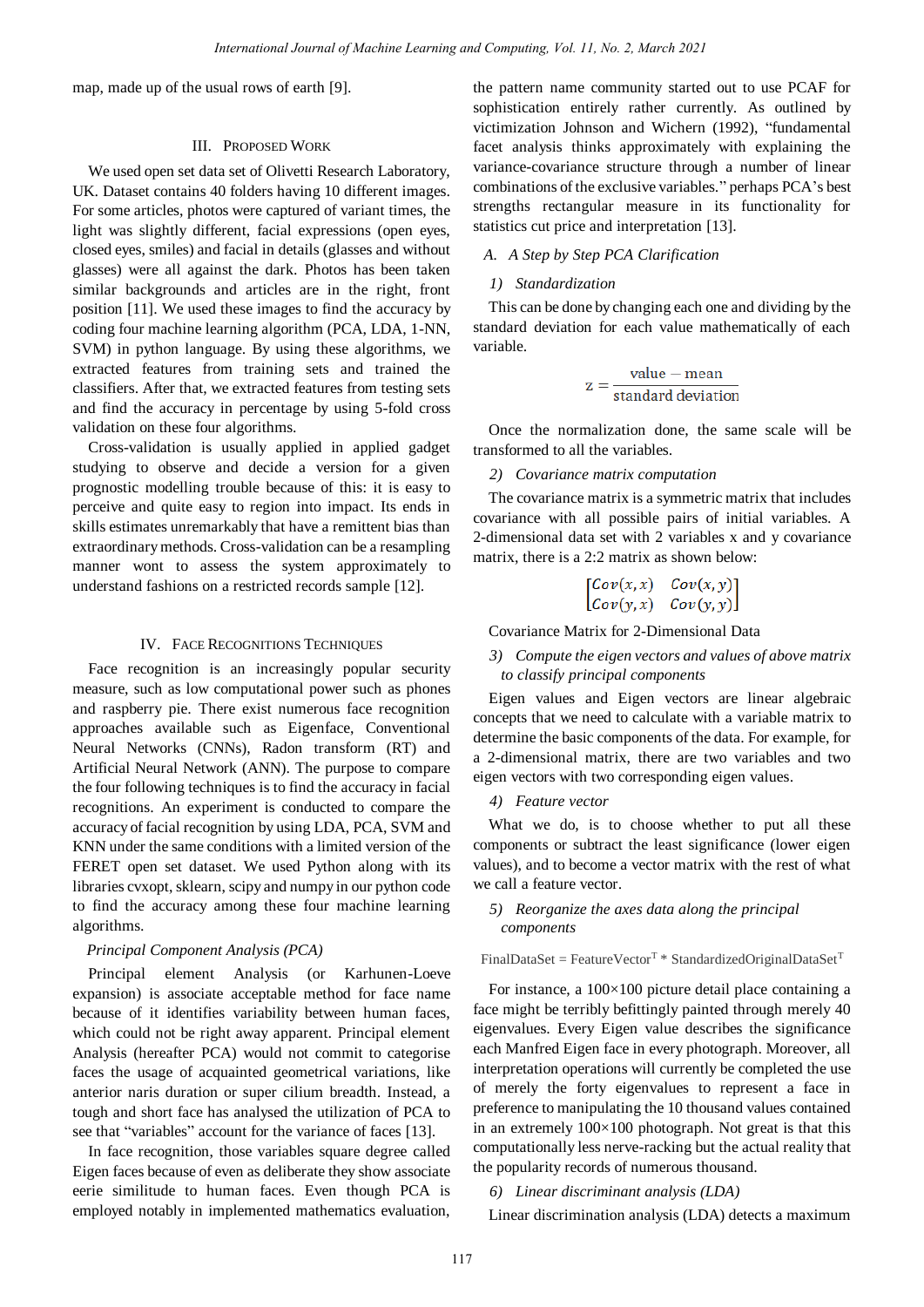linear transformation whereby the original data is transformed into a very small dimensional space. The goal of the LDA is to seek a linear transformation that maximizes class separation in low dimensional space. From the n independent variable of your dataset, LDA extracts  $p \leq n$ new independent variable that separate the most the classes of the dependent variable.

# *B. A Step by Step Explanation of LDA*

- a) To evaluate the separability between variant classes
- b) To evaluate distance between mean and sample of every class, that is named variance within class
- c) To build lower dimensional space in order to maximize between class variance and to reduce the variance within class

Several face class figures are used by both PCA and ICA. LDA uses the elegance records to find a green way to represent the face vector field (Fig. 4). This distinguished faces of people, but recognizes faces of the same character [14], [15].

## *1) Support vector machine (SVM)*

The Support Vector Machine (SVM) was first heard in 1992, which was incorporated by the Boozer, Gavin, and Vapnik into the COLT-92. SVMs are a defining task to perform related monitoring to learn about classes and techniques used for regression [16]. SVM may be a supervised tool gaining knowledge of formulation that may be used for every category or regression challenge [17]. However, it is loosely used in classification troubles. during this formula, we have a tendency to plot every statistics item as a degree in n-dimensional area (wherein n is that the wide selection of capabilities you've got got) with the worth of every perform being the worth of a particular coordinate. Then, we have a tendency to perform category by means that of finding the hyper-aircraft that differentiates the 2 coaching totally. Support Vectors are just the coordinates of distinct observation. Support Vector Machine may be a boundary that glorious separates the 2 classes (hyperplane/ line) (Fig. 3).



Fig. 3. Distinguishes the two classes in SVM.

#### *2) Nearest neighbor algorithm (1-NN)*

In this algorithm , "the learner observes a sample S of labelled points  $(X, Y) = (X_i, Y_i)_{i \in [n]}$ , where  $X_i$  is a point in some metric space  $\chi$  and some countable  $Y_i \in Y$  is its label, for some finite labels set *Y*. Being a metric space, *X* is equipped with a distance function  $\rho: X \times X \rightarrow R$ . Given a new unlabelled point  $x \in X$  to be classified, x is assigned the same label as its nearest neighbor in S, which is  $\arg\min_{Y_i \in Y} \rho(x,$ 

 $X_i$ ). The 1-NN is a simple case of the k-nearest-neighbors (k-NN) algorithm with  $k = 1$  [18], [19]". In pattern recognition, the nearest neighbor's set of rules (k-NN) is a non-parametric technique used for sophistication and regression. In each cases, the enter includes the k closest training examples internal the feature area. The output is predicated upon on whether or not k-NN is used for classification or regression [20]. The k-NN, for example, is a form of basic study, in which the function is regionally closest and all counts are suspended until the classification.

"The kNN rule classifies each unlabeled example by the majority label among its k-nearest neighbors in the training set. Its performance thus depends crucially on the distance metric used to identify nearest neighbors. In the absence of prior knowledge, most kNN classifiers use simple Euclidean metric to measure the dissimilarities between examples represented as vector inputs" [21].

#### V. RESULT AND ANALYSIS

We conducted the performance of different machine-learning algorithms and found that LDA, 1-NN, SVM and PCA are providing the best accuracy result comparing to others. For this study, we used open set data set of Olivetti Research Laboratory in Cambridge, UK. There are 40 folders having 10 different images. For some articles, photos were taken at different times, the light being slightly different, facial expressions (open / closed eyes, smiles / smiles) and face details (glasses / no glasses) all against the dark. Photos is been taken similar backgrounds and articles are in the right, front position. Results and discussions are as following:

# *1) Classification using PCA then 1-NN with 5-fold cross validation*

For PCA we took the following steps:

- a) Centerised the images.
- b) Calculated Covariance matrix.
- c) Calculated the Eigen Values & Eigen Vectors.
- d) We sorted Eigen Values and Eigen Vectors in descending orders.
- e) Took the first 70 principal components and plotted the data into new dimensions.

We used value for  $k=70$  as we saw that as the best value by experimenting and by looking at the Fig. 4 (Eigen values graph).

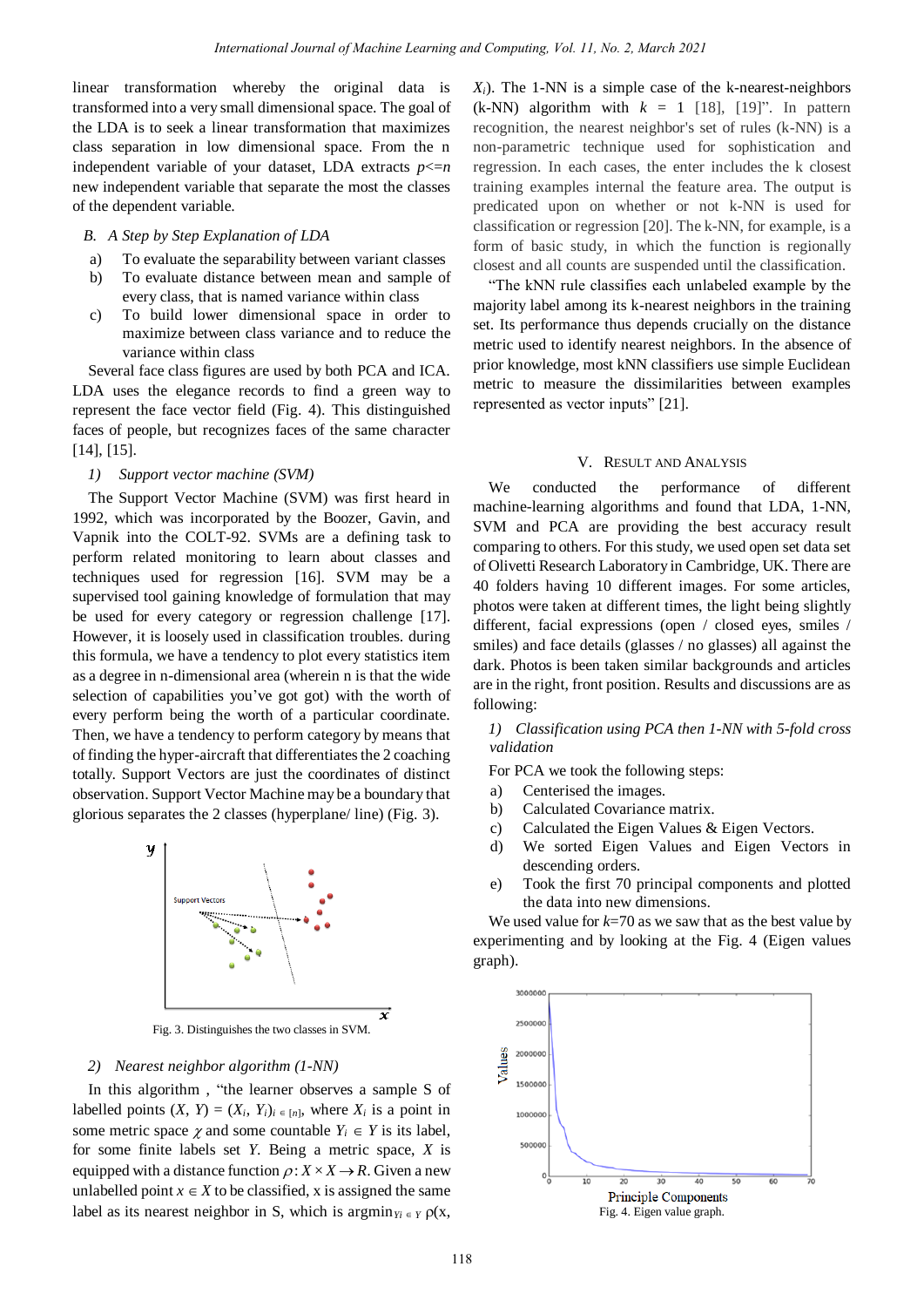For 1-NN we took the following steps in our research work:

- a) Calculated the Euclidean distance for each test data image with every train data image.
- b) Set the distance in ascending order and take the first number as a result.
- c) Compare the result with original class and computed the accuracy.

After the 5-fold cross validation, the average accuracy for **1-NN** is **96.50%** (Fig. 5).



Fig. 5. 5-fold cross validation result by using 1-NN.

# *2) Classification using PCA with 5-fold cross validation*

For PCA we took the following steps in our research work:

- a) Calculated the Euclidean distance for each test data image with every train data image.
- b) Set the distance in ascending order and take the first number as a result
- c) Compare the result with original class and computed the accuracy.

After the 5-fold cross validation, the average accuracy for **PCA** is **96.25%** in Fig. 6.



Fig. 6. 5-fold cross validation result by using PCA.



Fig. 7. 5-fold cross validation result by using LDA.

*3) Classification using LDA with 5-fold cross validation* 

For LDA we took the following steps:

- a) Calculated class wise mean vectors
- b) Calculated in-Class Scatter Matrix
- c) Calculated between-class scatter matrix
- d) Calculated Eigen Values & Eigen Vectors
- e) We sorted Eigen Values and Eigen Vectors in descending orders.
- f) Took the first 70 principal components and plotted the data into new dimensions.

By using the 5-fold Cross-Validation method. We find the average accuracy of **LDA 96.00%** (Fig. 7).

*4) Classification using SVM with 5-fold cross validation* 

- For SVM we took the following steps:
	- a) Generated Gramian Matrix
	- b) Calculated values of and solved quadratic equation
	- c) Determined support vectors
	- d) Calculated bias and weights
	- e) Prediction was done using one-vs-rest approach

After the 5-Fold Cross Validation, average accuracy for **SVM** was **98.00%** (Fig. 8).



Fig. 8. 5-fold cross validation result by using SVM.

# *5) Fold cross validation execution results*

After execution of our program, we select the option for algorithm execution. By default, it comes in first fold. At this stage, it mix up data/shuffle data and make it more complex for the algorithm to train and test. The program do training in its first fold execution. After that it test the data and then it move towards the second fold. Then the same way second, third and fourth fold works. When it reach the fifth fold. It combine the result the all folds and calculate average of all folds.

During research, it is observe that accuracy rate of the algorithm **SVM is 98.0%** obtained on face database (Fig. 9). It is the higher accuracy percentage while compare to PCA, LDA, 1-NN algorithm applied on dataset.



Fig. 9. Average accuracy of all machine learning algorithm.

# VI. CONCLUSION

This research work was a contribution to achieve the better accuracy among machine learning algorithms for face recognition. We compared the performance of four